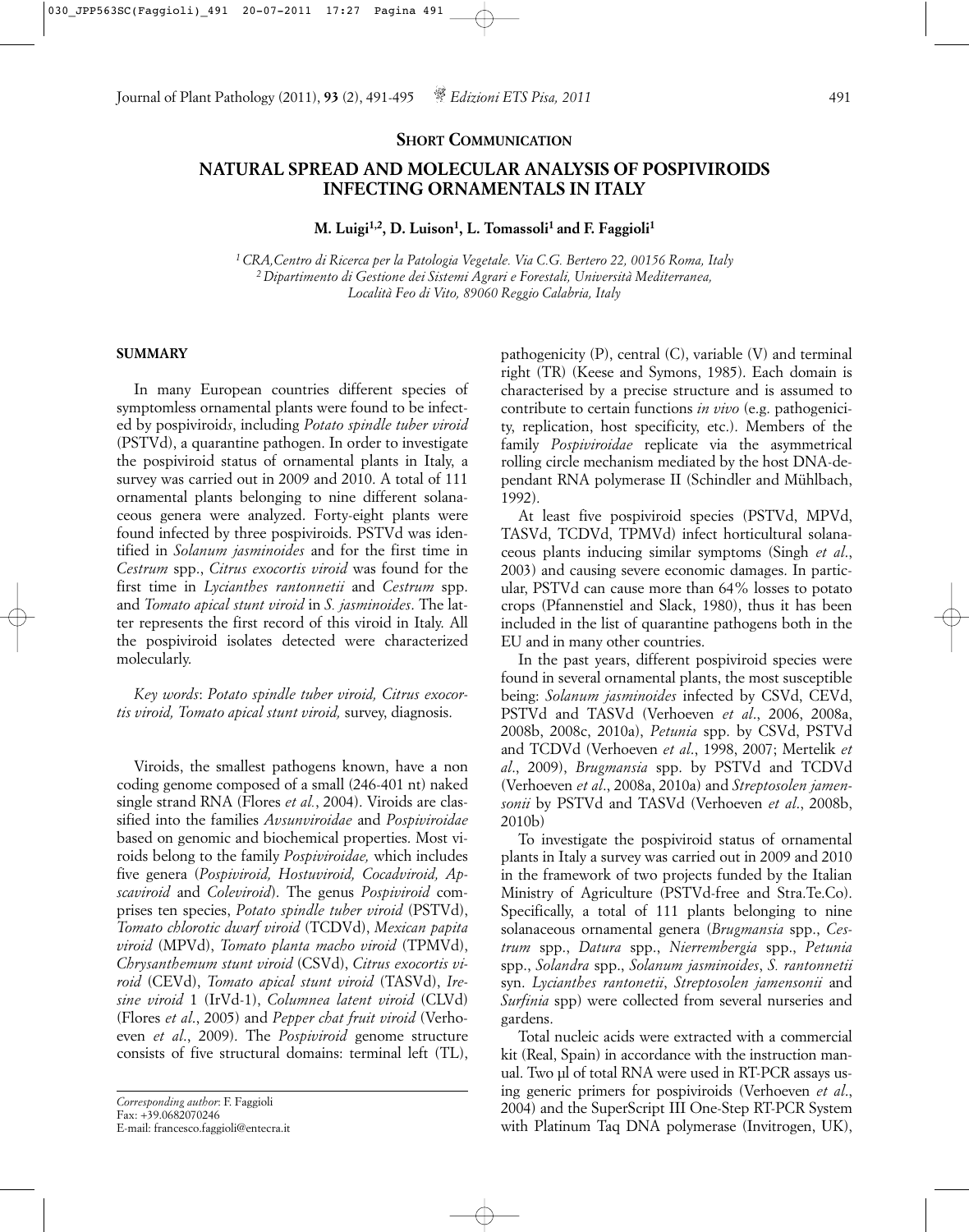

**Fig. 1.** Autoradiograph of Northern blot hybridization analysis of DIG-labeled full length PSTVd cRNA probe with nucleic acids analyzed by a bidirectional gel electrophoresis. Lane 1 = healthy control, lane 2 = naturally-infected *Cestrum auricantum*, lane  $3 =$  naturally-infected *S. jasminoides*, lane  $4 =$ PSTVd control.

following the instruction manual. Retro-transcription and amplification were performed on a thermal cycler programmed according to the protocol of Verhoeven *et al*. (2004). PCR products were sequenced and analysed for the initial identification of any viroid. Ultimate identification was based on sequence analysis of full-length amplicons generated by RT-PCR using specific primers designed by Di Serio (2007) for PSTVd and TASVd, primers for PSTVd from OEPP/EPPO diagnostic protocol (2004), primers designed by Önelge (1997) for CEVd and TASVd and by Levy and Hadidi (1992) for CEVd. Amplified products were purified, cloned in pGEM-T-easy plasmid vector (Promega, USA) and sequenced (Bio-Fab Research, Italy). Multiple alignments of PSTVd, CEVd, TASVd nucleotide sequences were done using the Clustal W multiple sequence alignment program. Secondary structures were predicted by the mFold program (Zucker, 1989). To rule out possible

contaminations, PSTVd infections were also detected by Northern blot hybridization using a specific digoxigenin-labelled probe (Fig. 1).

Although none of the ornamental hosts showed symptoms, several samples tested positive for pospiviroid infection (Table 1). In fact, 48 plants were infected by the following viroids: PSTVd (*S. jasminoides* and *Cestrum* spp.), TASVd (*S. jasminoides*) and CEVd (*Cestrum* spp. and *L. rantonnetii*)

PSTVd was found in 25 out of 35 *S. jasminoides* and in 22 out of 29 *Cestrum* spp. (*Cestrum auricantum*, *C. rubrum*, *C. x cultum*, *C. endlicheri* and *C. nocturnum*) plants. PSTVd isolates showed two different patterns, those from *S. jasminoides* were highly homologous among themselves and with the isolates described by Verhoeven *et al*. (2008a) (99-100% identity), conserving the informative mutation sites described by Navarro *et al*. (2009). Isolates from *Cestrum* spp. showed a variability ranging from 94 to 100% among themselves and the multiple alignment revealed several substitution and insertions in different genomic domains (reference sequence accession No. NC002030), i.e. U/ $G_{49}$ ,  $C_{130}$  and  $C_{317}$  for isolates from *C. nocturnum*,  $A_{315}$  for isolates from *C. rubrum* and *C. x cultum* and C<sub>320</sub> for all isolates from *Cestrum* spp. They did not show the characteristic informational site identified in the Italian isolates but appeared to be more similar to the reference PSTVd sequence (Table 2).

TASVd was identified for the first time in Italy in four *S. jasminoides* plants, in two of which together with PSTVd. The sequences obtained from no less than two clones from each plant were very homogeneous among themselves (99% to 100% identity) but less (91 to 99% identity) with other sequences deposited in GenBank. All TASVd isolates characterized in this work presented in the TR three conserved substitutions previously unreported, 162 C>U, 168 U>C, 202 U>G.

CEVd was identified for the first time in *L. rantonnetii* and *C. auricantum*, in the latter mixed with PSTVd. CEVd sequences from these hosts*,* were very homogeneous (97 to 100% identity), showing few muta-

**Table 1.** Solanaceous ornamentals analyzed and pospiviroids detected.

| <b>Species</b>          | Viroid       | No. infected plants/<br>No. analyzed plants | Accession number     |
|-------------------------|--------------|---------------------------------------------|----------------------|
| Brugmansia sp.          |              | 0/8                                         |                      |
| Cestrum sp.             | CEVd, PSTVd  | $1/29$ ; $22/29$                            | HQ452399 to HQ452417 |
| Datura sp.              |              | 0/6                                         |                      |
| Nierrembergia sp.       |              | 0/5                                         |                      |
| Petunia sp.             |              | 0/8                                         |                      |
| Solandra sp.            |              | 0/5                                         |                      |
| Solanum jasminoides     | TASVd, PSTVd | 4/35, 25/35                                 | HO667139 to HO667141 |
| Lycianthes rantonnetii  | CEVd         | 1/5                                         | HO667138             |
| Streptosolen jamensonii |              | 0/5                                         |                      |
| Surfinia sp.            |              | 0/5                                         |                      |
| Total                   |              | 48/111                                      |                      |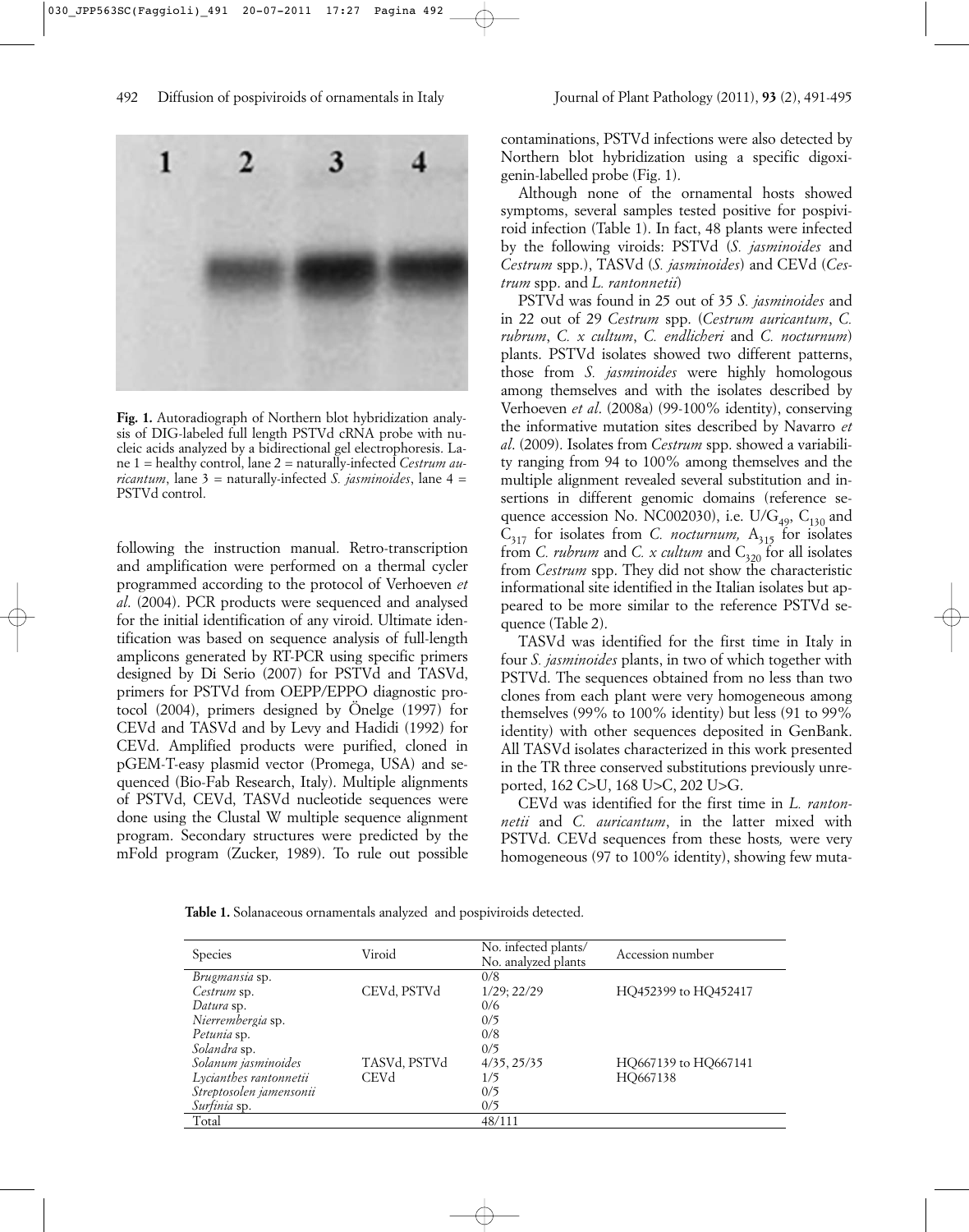| PSTVd molecular analysis          |                  |                             |         |                          |                   |              |
|-----------------------------------|------------------|-----------------------------|---------|--------------------------|-------------------|--------------|
| Isolate <sup>a</sup>              | $49-50$          | $64-65$                     | 125-126 | 238                      | 308-311           | 320          |
| Reference sequence                | $A-G$            | $A - G$                     | $G-A$   | $\overline{C}$           | <b>U-ACU</b>      |              |
| Tomato mild                       | .-.              | Д.                          | Д.      | $\cdot$                  | .CCU.             |              |
| Solanum jasminoides               | $\cdot$ .        | .-U.                        | Ą.      | $\overline{\phantom{a}}$ | .-C               |              |
| Lycianthes rantonnetii            | $\cdot$ .        | .-U.                        | 4       |                          | .-C               |              |
| Streptosolen jamensonii           | .-.              | .-U.                        | 4       |                          | .-C               |              |
| Brugmansia spp                    | .-.              | .-U.                        | А.      |                          | .-C               |              |
| Tomato Italy                      | $\cdot$ .        | .-U.                        | 4       | $\overline{a}$           | $-C_{\cdots}$     |              |
| Tomato the Netherlands            | $\cdot$          | .-UU                        | 4       | $\overline{a}$           | .-C               |              |
| Cestrum auricantum 1 <sup>b</sup> | $\overline{J}$ . | .-UU                        | Д.      |                          | .-C               | C            |
| Cestrum auricantum 2              | .U.              | .-UU                        | А.      |                          | .-C               | C            |
| Cestrum cultum 2                  | .U.              | .AGU                        | Д.      |                          | $AC_{}$           | C            |
| Cestrum cultum 3                  | .U.              | .AGU                        | А.      |                          | .AC               | C            |
| Cestrum endlicheri 2              | .U.              | .AGU                        | А.      |                          | .AC               | C            |
| Cestrum endlicheri3               | $\overline{J}$ . | .AGU                        | Д.      |                          | $AC_{\cdot\cdot}$ | C            |
| Cestrum nocturnum 2               | $\Gamma$ .       | .A-U                        | .C.     |                          | .-CUA             | C            |
| Cestrum nocturnum 3               | .G.              | $U_{\text{II}-\text{A}}$ -. | .C.     |                          | .-CUA             | $\mathsf{C}$ |
| Cestrum rubrum 1                  | .U.              | .-UU                        | Д.      | $\overline{\phantom{a}}$ | $AC_{}$           | C            |
| Cestrum rubrum 2                  | .U.              | .AGU                        | А.      |                          | .AC               | C            |
| Domain                            | P                | P                           | V       | V                        | P                 | TI.          |

**Table 2.** Summary of the most variable positions obtained by multiple alignment of PSTVd sequences.

<sup>a</sup>Reference variant from potato (acc. No. NC002030) and the others sequences from ornamental species [*S. jasminoides* (EF192393), *S. rantonnetii* (EF459700), S*. jamensonii* (EF580923) and *Brugmansia* spp (FM998547)] and from tomato [mild variant (X76844), Dutch variant (FJ872823) and Italian variant (AY372398)].

b Below this line variants isolated in this work are reported

Dots indicate identity with the reference sequence and slashes denote gaps. Subscript position indicates the presence of polymorphisms. Informative position identified by Navarro et al. (2009) are highlighted in grey.

|        | <b>Table 3.</b> Summary of the most interesting polymorphisms in the terminal left (TL) |  |  |
|--------|-----------------------------------------------------------------------------------------|--|--|
|        | and in the pathogenetic (P) domains obtained by multiple alignment of CEVd iso-         |  |  |
| lates. |                                                                                         |  |  |
|        |                                                                                         |  |  |

| CEVd molecular analysis |              |         |       |     |           |
|-------------------------|--------------|---------|-------|-----|-----------|
| Isolate                 | Acc. No.     | 50      | 61-64 | 294 | 308-309   |
|                         |              |         |       |     |           |
| Reference sequence      | NC001464     | G       | AAGA  | C   | <b>CU</b> |
| Severe strain           | EU382204     |         |       | ٠   |           |
| Tomato                  | X53716       | A       | G.AT  |     | UC.       |
| Verbena                 | EU877744-5   |         | .     |     |           |
| Impatiens               | EU877742-3-6 |         | .     | ٠   |           |
| Solanum jasminoides     | AM774356-7   | $U_{C}$ | G.AC  | A   | UC.       |
| Cestrum auricantum      | This work    | C       | G.AC  | A   | UC.       |
| Lycianthes rantonnetii  | This work    | U       | G.AC  | A   | UC.       |
| Domain                  |              | TL      | P     | P   | P         |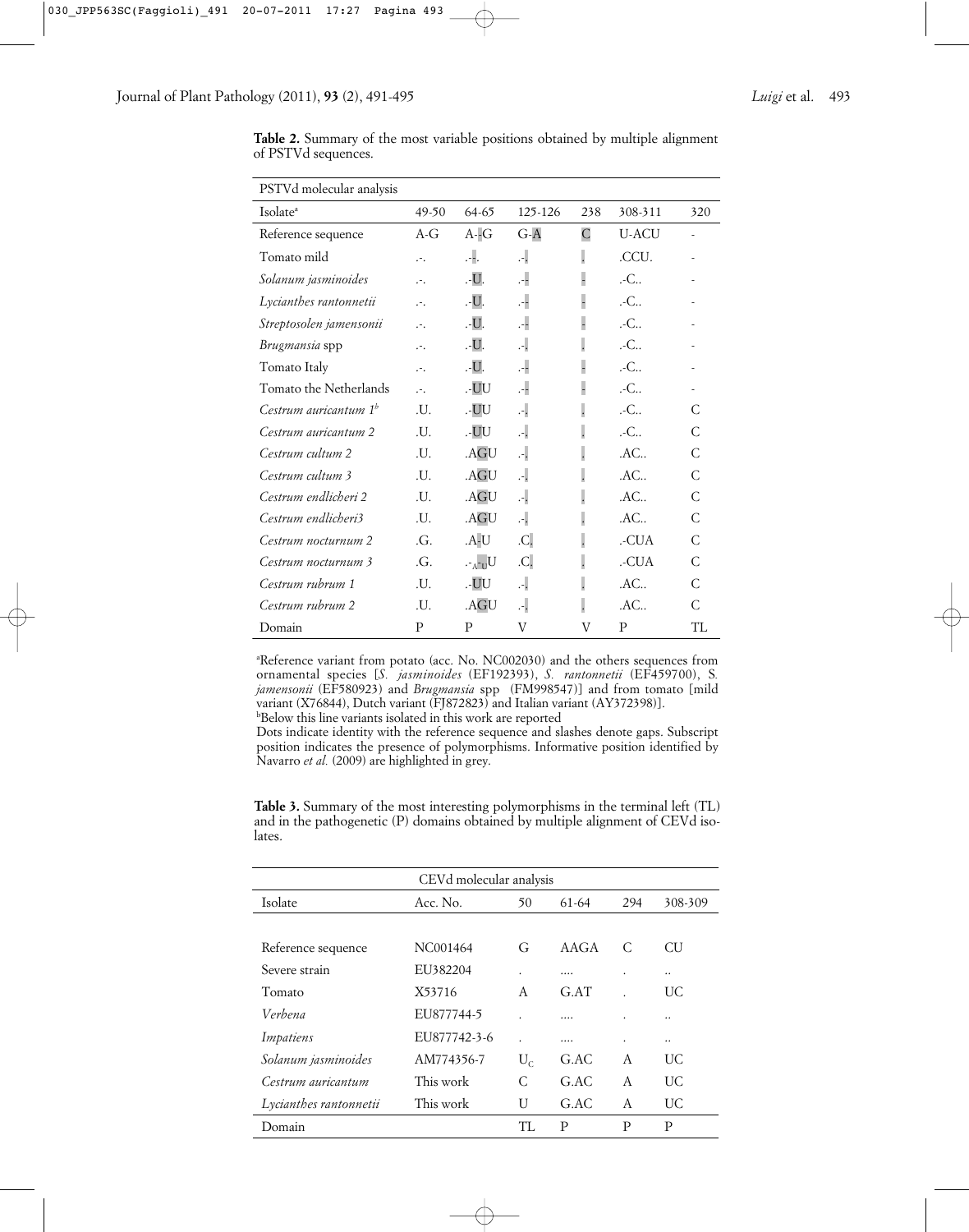

**Fig. 2.** Comparison of the predicted secondary structures of two fragments from two different CEVd isolates obtained using Mfold software (Zucker, 1989). Panel A: secondary structure of the CEVd pathogeneticity domain (+) strand of the reference sequence (acc. no. NC001464). Panel B: secondary structure of the CEVd pathogeneticity domain (+) strand of the isolate from *S. jasminoides*. The boxes highlight the positions of the two polymorphisms.

tions, all located in the V domain, similar to those of isolates from *S. jasminoides* previously characterized in Germany, the Netherlands and Austria (Verhoeven *et al*., 2008c; Gottsberger and Suarez-Mahecha, 2010). Differences with isolates from *Solanum lycopersicum*, *Verbena* spp. and *Impatiens* spp. are mainly located in the P and TL domains (Table 3).

Two of these mutation sites involved more than one nucleotide so the relevance of these polymorphisms was investigated by folding the predicted secondary structure. As reported in Fig. 2, polymorphisms did not affect the hairpin structure. In fact, mutations at positions 61 and 62 were balanced by the complementary mutations at positions 309 and 310. The presence of insertion  $C_{64}$  did not affect the secondary structure either.

In conclusion, this study provides comprehensive evidence that some symptomless solanaceous ornamentals grown in Italy are infected by different pospiviroids that represent a potential source of infections for sensitive horticultural crops. Current legislative measures refer only to PSTVd on *S. jasminoides* and *Brugmansia* spp., but as reported here other species can host this pathogen as well as other pospiviroids. Because of the high genetic homology of pospiviroids, there is no specific diagnostic tool (except sequencing) for detecting specifically PSTVd, which is the only viroid covered by compulsory health standards. To complicate more the

problem, we have now shown the presence of mixed pospiviroidal infections in the same plant.

In light of these findings, it seems desirable to check a larger number of ornamental plants for the presence of pospiviroids, using genus-specific methods able to identify all members of the genus through a single analytical procedure.

### **ACKNOWLEDGEMENTS**

This work has been performed under the Finalized Projects "PSTVd-free" and "Stra.Te.Co." funded by the Italian Ministry of Agriculture. The authors wish to thank Mr. Lorenzo Isgrò for English editing the manuscript.

#### **REFERENCES**

- Di Serio F., 2007. Identification and characterization of *Potato spindle tuber viroid* infecting *Solanum jasminoides* and *S.rantonnetii* in Italy. *Journal of Plant Pathology* **89**: 297-300.
- Flores R., Delgado S., Gas M.E., Carbonell A., Molina D., Gaco S., de la Pena M., 2004. Viroids: the minimum noncoding RNAs with autonomous replication. *FEBS Letters* **567**: 42-48.
- Flores R., Randles J.W., Owens R.A., Bar-Joseph M., Diener T.O., 2005. Viroids. In: Fauquet C.M., Mayo M.A., Maniloff J., Desselberger U., Ball A.L. (eds). Virus Taxonomy. Eighth Report of the International Committee on Taxonomy of Viruses, pp. 1145-1159. Elsevier/Academic Press, London, UK.
- Gottsberger R.A., Suarez-Mahecha B., 2010. Detection of *Citrus exocortis viroid* on *Solanum jasminoides* plantlets from an Austrian nursery. *Plant Pathology* **59**: 1159.
- Keese P., Symons R.H., 1985. Domains in viroids: Evidence of intermolecular RNA rearrangements and their contribution to viroid evolution. *Proceedings of the National Academy of Sciences USA* **82**: 4582-4586.
- Levy R., Hadidi A., 1992. Direct nucleotide sequencing of PCR-amplified DNAs of the closely related Citrus viroids IIa and IIb (cachexia). *Proceedings of the 13th Conference of the International Organization of Citrus Virologists (IOCV), Riverside 1992*: 180-186.
- Mertelik J., Kloudova K., Cervena G., Necekalova J., Mikulova H., Levkanicova Z., Dedic P., Ptacek J., 2009. First report of *Potato spindle tuber viroid* (PSTVd) in *Brugmansia* spp., *Solanum jasminoides*, *Solanum muricatum* and *Petunia* spp. in the Czech Republic. *New Disease Reports* **19**: 27.
- Navarro B., Silletti M.R., Trisciuzzi V.N., Di Serio F., 2009. Identification and characterization of *Potato spindle tuber viroid* infecting tomato in Italy. *Journal of Plant Pathology* **91**: 723-726.
- OEPP/EPPO, 2004. Norms OEPP/EPPO*, Bulletin OEPP/ EPPO Bulletin* **34**: 155-157.
- Önelge N., 1997. Direct nucleotide sequencing of *Citrus exocortis viroid* (CEVd). *Turkish Journal of Agriculture and Forestry* **21**: 419-422.